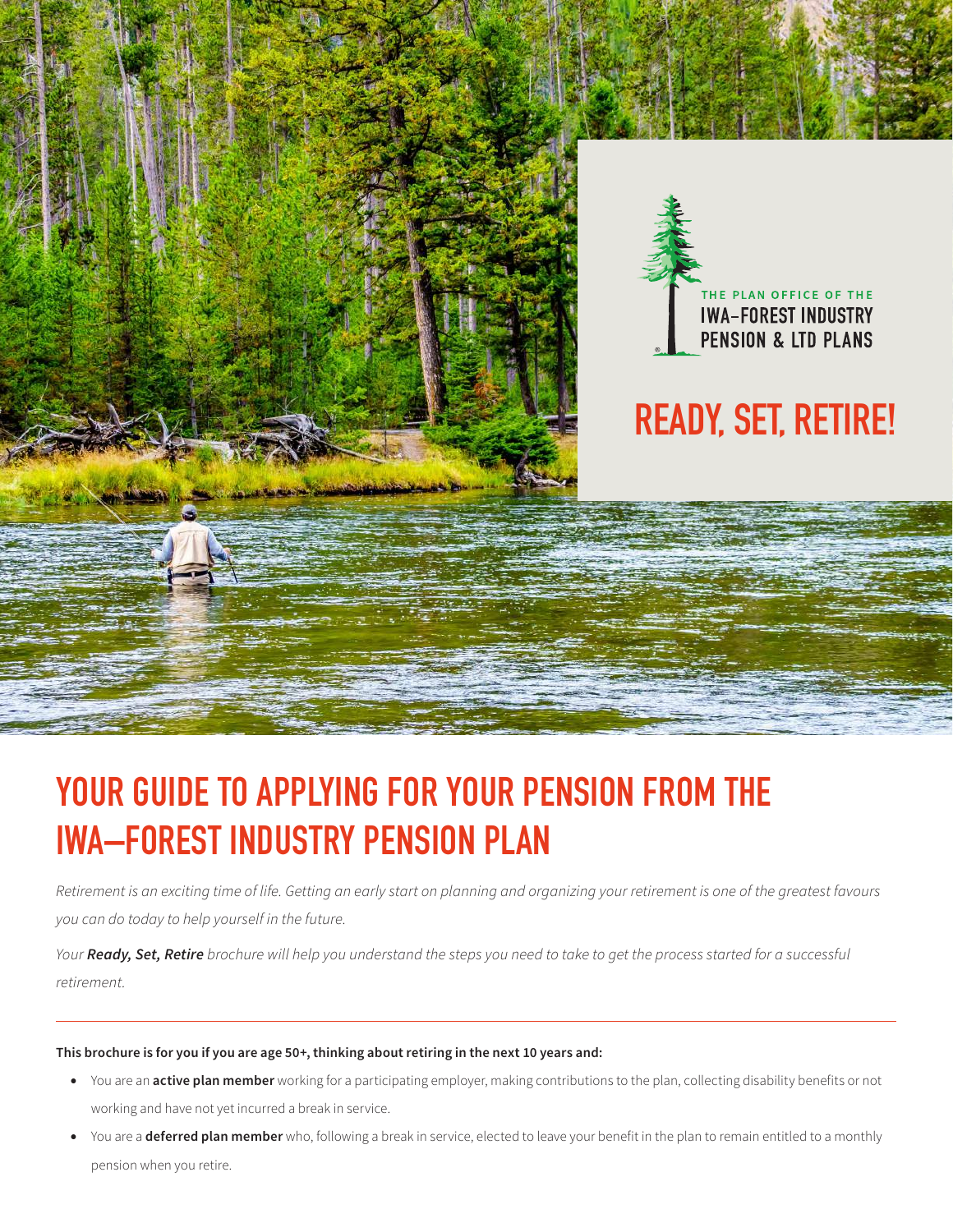# **STEP 1: GET READY**



At around age 50, after decades of working and saving, you may finally see retirement on the horizon.

Now is the time to start planning. Start by envisioning the kind of retirement you want. At what age would you like to retire? Will your spouse or partner retire at the same time? Will you work part time, volunteer, travel, help with the grandkids or downsize?

Contact the Plan Office for an estimate of your pension.

# **STEP 2: GET SET**

Once you have a vision in place, examine your future income sources to develop a realistic picture of your finances.

Doing so now will give you time to adjust your plans, if necessary. If you find there is a gap, you can adjust your vision or find ways to accumulate the additional assets, for example you may:

- Postpone your retirement date
- Reduce your discretionary expenses
- Defer your government pensions to receive a higher payment at a later age

Seek the advice of your financial planner to assist you in putting together all the pieces for a successful retirement plan.

# **STEP 3: RETIRE**



Your pension can start at anytime between age 55 and 71, but pension payments don't begin automatically—you must apply. At least three months before you wish to apply for your pension benefit, you should contact the Plan Office to request a retirement application package. As part of the package, you will need to provide proofof-age documents. Acceptable documents include:

- Birth certificate
- Passport
- Landed immigrant certificate
- Canadian citizenship certificate
- Driver's license
- Nexus card

If you or your spouse no longer use the name on your birth certificate or other proof-of-age documents, you'll need to include a copy of the proof-of-name-change or a marriage certificate.



#### **WHEN YOU CAN RETIRE PENSION ADJUSTMENTS**

The normal age of retirement for this plan is 65. You can however, choose to start your pension as early as age 55. The amount you receive depends on your age and your service status (active or deferred) at the time of your retirement.

Active members qualify for the subsidized early retirement benefit and can receive 100% of their benefit as early as age 60.

Deferred members can receive 100% of their benefit at age 65. Deferred members who choose to apply before the age of 65, will receive a reduced monthly pension to account for the longer period of time the pension will be paid. Deferred members over age 65 should apply immediately as the pension amount does not increase and the pension start date cannot be back-dated.

The illustration to the left, shows the percentage you will qualify for, based on your age and status. Other factors such as the option you choose and whether or not you have a spouse or beneficiary, will affect the amount you receive.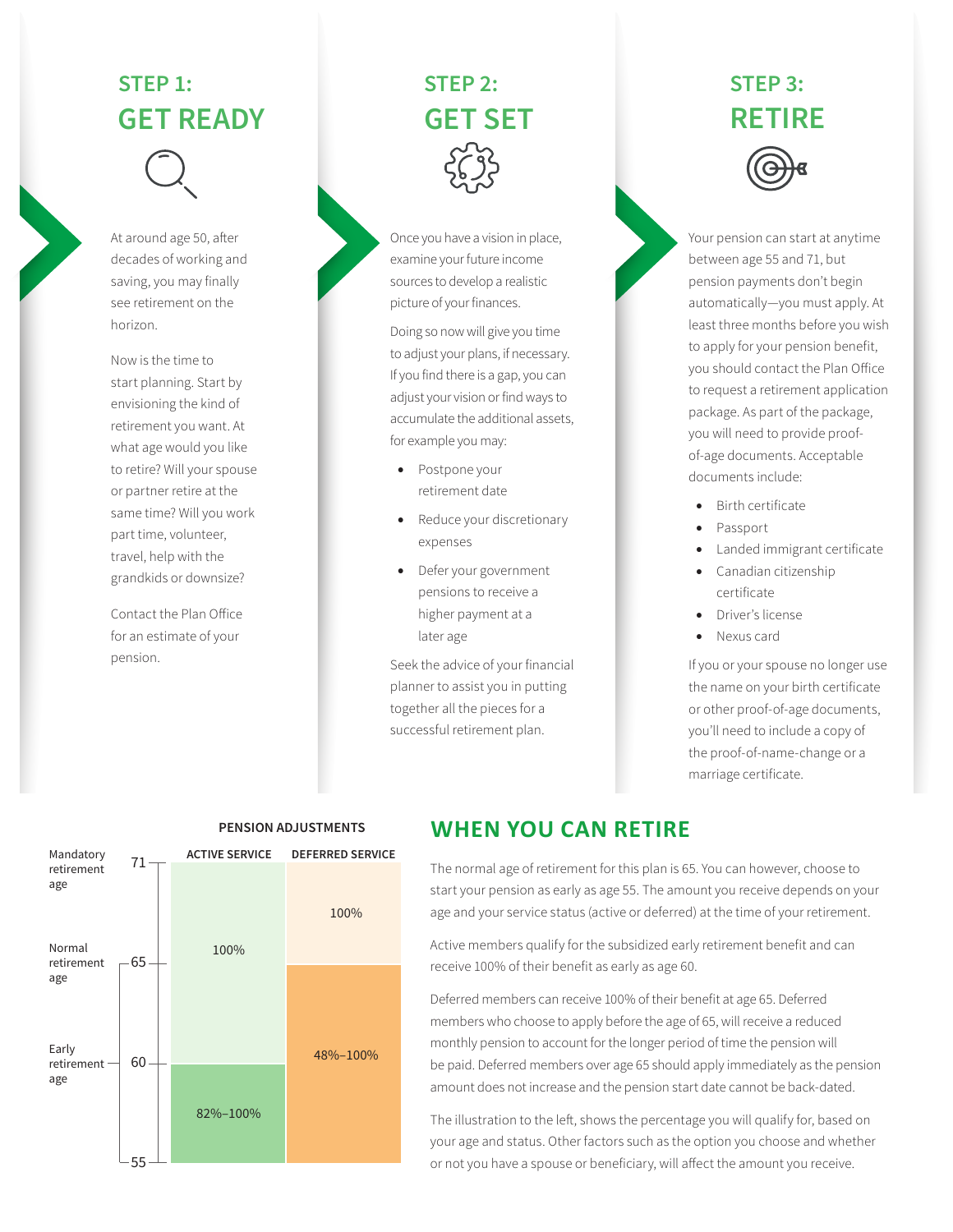## **PENSION ELIGIBILITY AND OPTIONS**

If you are or have been a contributing member of the IWA–Forest Industry Pension Plan, you are eligible to collect a pension benefit. Your pension payment will be based on your accrued years of service multiplied by the benefit level applicable to those years.

When you retire, you'll choose a pension option that will affect your monthly pension payment. For example:

- *If you have a spouse*, you must choose a joint and survivor option. The greater the spousal coverage you choose, the lower your monthly pension payments will be. This is because your pension payments will need to cover your lifetime and the lifetime of your spouse. Your spouse may choose to sign a waiver releasing their legal right to lifetime survivor benefit coverage.
- *If you don't have a spouse*, you can select a beneficiary to receive a pension after your death for the remainder of a guaranteed period or you can select a straight life option without beneficiary coverage.

Here are your main options in more detail:

**Joint and survivor:** You receive a pension payable for your lifetime. When you die, monthly payments equal to 60%, 66.67%, 75% or 100% of your lifetime pension will continue to your spouse for their lifetime.

**Joint and survivor +10-year guarantee:** You receive a pension payable for your lifetime. If you die before the guarantee period ends, your spouse will receive monthly payments equal to 100% of your lifetime pension. When the guarantee period ends, your spouse's pension will be 60% of your lifetime pension.

**Life with a 5, 10 or 15-year guarantee:** You receive a pension payable for your lifetime, with the guarantee period starting at retirement. If you die before the guarantee period ends, your spouse or beneficiary will receive payments for the remainder of the guarantee period.

**Straight life:** You receive a pension payable for your lifetime. No further benefits are payable after your death.

The following options may also be available to you:

**Pre-65 supplemented option:** You may choose to receive a higher monthly pension payment from the plan before age 65 and a smaller payment after age 65 when your Canadian Pension Plan or Old Age Security benefits begin.

**Small benefit option:** If the lump-sum value of your pension is less than the legislated threshold (20% of the year's maximum pensionable earnings), you may withdraw your pension as a onetime payout.

## **ESTIMATE YOUR PENSION AT RETIREMENT**

To estimate your future pension in retirement you have two options:

- 1. Review your *annual pension statement* which shows your pension payable at age 65. It's wise to check your statement to see how your pension is growing and determine if there are any discrepancies (if there are, contact the Plan Office). Your annual pension statement is mailed to your home each summer.
- 2. [Contact the Plan Office t](http://www.iwafibp.ca/contact-us)o request a *pension estimate*.

Your pension is calculated by multiplying your total credited service by the applicable benefit level for those years. As a simple example, if you started work in 2004 and never took a break, your monthly benefit level would be \$60 and your pension estimate would be:

#### **Total Credited Service (17 years) x Applicable Benefit Level (\$60) = \$1,020 monthly pension for life**

For more information about your pension, including how to earn credited service and applicable benefit levels, review your pension booklet: **[iwafibp.ca/docs/booklets/PensionPlanBooklet](http://www.iwafibp.ca/docs/booklets/PensionPlanBooklet.pdf)**.